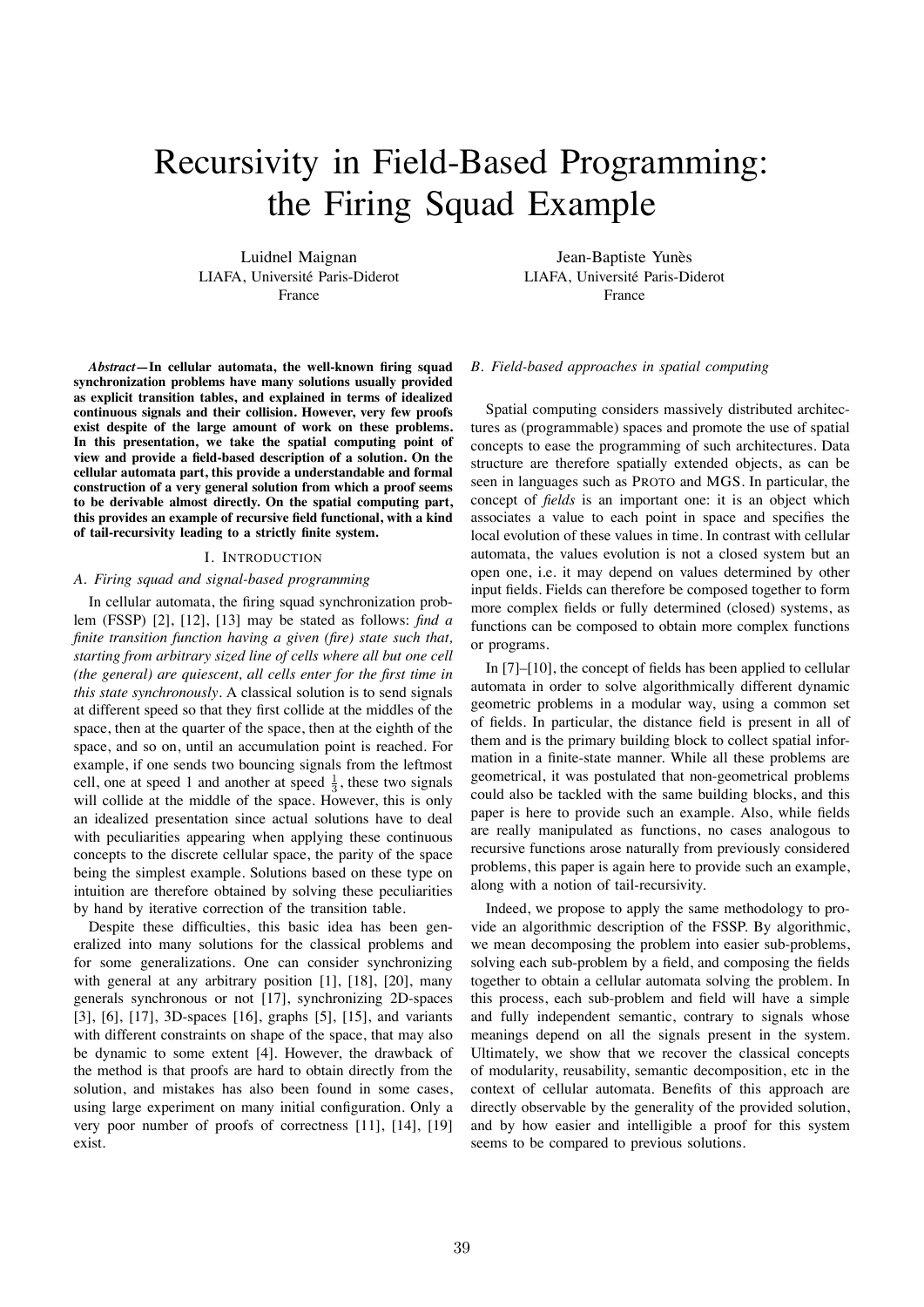

Fig. 1. The three fields describing the initial region and its middle

#### II. A FIELD-BASED DESCRIPTION OF THE FSSP

## A. An algorithmic decomposition

We recall that the main idea is to divide the space into two equals regions and to proceed recursively until all regions have size 1.

Naturally, the first step is to identify the middle of the *physical space*. To do this we introduce three fields. The first field,  $R^0$ , represents the discovery of the region to be cut. The second field,  $D^0$ , will provide some distance information deduced from  $R^0$ , such that this distance will eventually allows us to detect the middle. The third one is a boolean field,  $F^0$ that indicates the correctness of the values of  $R^0$  and  $D^0$ . Indeed,  $R^0$  and  $D^0$  are dynamic fields, which means that  $R^0$ discovers the space from time to time and so its derived field  $D^0$  also updates accordingly. Eventually  $R^0$  stabilizes when it corresponds to the whole physical space and leading in turn to the stabilization of  $D^0$  (see Section II-B).

Now that we have a region and its middle, we introduce another collection of three fields:  $R<sup>1</sup>$  that represents the discovery of the two regions induced by the previous cut of the space,  $D^1$  the distance field deduced from  $R^1$  such that the middles of the two regions will be detected, and  $F<sup>1</sup>$  the corresponding correctness field. As the reader might guess, this extends to a recursive schema which defines  $R^{\ell}$ ,  $D^{\ell}$  and  $F^{\ell}$  in terms of  $R^{\ell-1}$ ,  $D^{\ell-1}$  and  $F^{\ell-1}$  (see Section II-C).

This obviously implies that we need an unbounded number of fields. However, we will later explain how this can be reduced to a finite system (see Section II-D).

# B. Initial region and its middle

The *initial region field*  $R^0$  is defined using three states O ("outside"),  $B$  ("border") and  $I$  ("inside"). O is the quiescent state of the field. A cell in state  $O$  will turn into  $B$  as soon as one of its neighbors is in state  $B$ . The "border" state is used to mark the border of the region currently discovered, which at this step must finally correspond the whole physical space. A cell in state  $B$  which does not coincide with a physical border of the space updates its state to  $I$ . With the help of a given static boolean field  $Border^0(x)$  that states for each x if it is a physical border or not, the field  $R^0$  is formally defined by:

$$
R_t^0(x) = \begin{cases} B & \text{if } R_{t-1}^0(x) = O \wedge \\ \exists y \in N(x); R_{t-1}^0(y) = B \\ I & \text{if } R_{t-1}^0(x) = B \wedge \neg Border^0(x) \\ R_{t-1}^0(x) & \text{otherwise.} \end{cases}
$$
 (1)

From any initial condition of the form  $BO \dots O$ , the evolution of  $R^0$  produces a space-time diagram like the one depicted in Fig.  $1(a)$ .

Now that we have the field that, after some time, represents the whole initial region, we want to determine its middle point. To do so, we use the fact that the middle of a region is the further inner point from both "borders". So, we build the distance field  $D^0$ , which associates to each cell its distance to latest observed nearest "borders" of the region. As the middle is necessarily an inner cell, the value of  $D^0$  of any cell that is not inside is defined as 0. One can note that this is coherent with the fact that a "border" is obviously at distance 0 from a "border". For an inner cell its distance to the latest observed nearest "border" is obviously 1 plus the smallest distance to the latest observed nearest "border" of its neighbors. This is formally defined by:

$$
D_t^0(x) = \begin{cases} 0 & \text{if } R_t^0(x) \neq I \\ \min_{y \in N(x)} 1 + D_{t-1}^0(y) & \text{otherwise} \end{cases}
$$
 (2)

This rule has been extensively studied as a generic building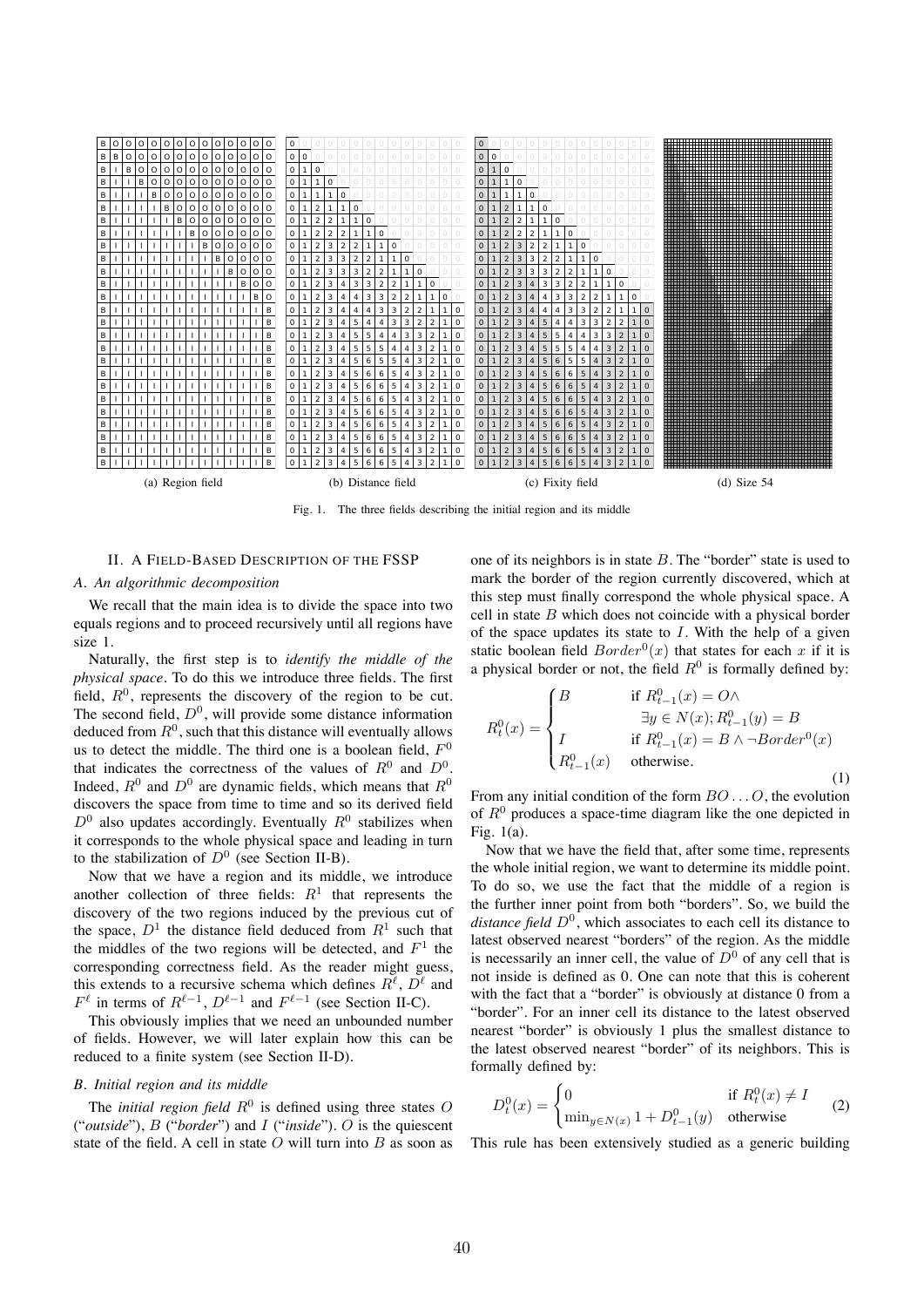

Fig. 2. The three fields describing the level 1

block in cellular automata that solve different geometric problems (see  $[7]-[10]$ ). It is sufficient to detect non-strict local maxima from the distance field to obtain the middle cell(s) of the region. This is illustrated in Fig. 1(b) which shows how region and distance fields evolve.

A final piece is required with respect to synchronization: we need to know when values provided by the region and distance fields are finals. Hence, we define a boolean field  $F^0$  which associates to each cell a boolean indicating if its respective region and distance values are definitely correct. It is possible to determine the appropriate value by a simple case analysis. First, no field's value of an "outside" cell is considered correct (it has not been discovered yet). "Border" cell field's values are correct only if they coincide with a physical border. For "inside" cells, we know by construction that they are really inside so this value is always correct, but we still need to ensure that the distance value is also correct. To determine the distance value correctness, we use the fact that the region only grows, which implies that distance values only increase. And, from the point of view of a cell  $x$ , this means that once a neighbor is both correct and minimaly-valued in its neighborhood, it will remain such forever. This ensures that the distance value of  $x$  will not evolve anymore since it correspond to this fixed value  $+1$  as specified in Eq. (2). Altogether, this leads to the following formal definition, whose evolution is illustrated in Fig.  $1(c)$ .

# C. Subsequent regions and middles

Now that the initial region is identified and that enough information has been built to divide it, let us proceed by adding new fields to obtain the division and provide sufficient information to recurse.

First, let us clearly identify what we want to build. From Fig. 1, it should be clear that we are going to build one region starting from the left and another starting from the right. However, we shall prevent ourselves to trust our eyes too much, but try to describe what we want by definition.

Let us come back on what we have done for the initial region and do nearly the same here. Given the predicate  $Border<sup>0</sup>(x)$ , what we built is a region field whose values are, after some time,  $R^0(x) = B$  for x's that are physical borders, and  $R^0(x) = I$  for x's that are not physical borders and so inner cells.

In the region field  $R<sup>1</sup>$ , we want to obtain as borders all the "borders" obtained at the previous level and new ones corresponding to the middle(s) cell(s) finally obtained at the previous level. Thus, we consider as borders of the two regions all correct x's such that  $R^{0}(x) = B$ , and all x's that correspond to correct non-strict local maxima of  $D^0$ . We also want to have  $R^1(x) = I$  everywhere x is correct and is neither a "border" nor a maximum among its neighbors in  $D^0$ . This naturally leads to the following recursive formal definition of the two predicates *Border* and *Inside* for any level  $l > 0$ :

 $\mathbf{r} = \mathbf{r} \cdot \mathbf{r}$ 

 $(4)$ 

$$
F_t^0(x) = \bigvee \begin{cases} R_t^0(x) = B \wedge Border^0(x) & \text{Border}_t^{\ell+1}(x) = \bigvee \begin{cases} R_t^0(x) = B \wedge F_t^{\ell}(x) \\ \forall y \in \{x\} \cup N(x); \\ D_t^0(x) = 1 + D_{t-1}^0(y) \wedge F_{t-1}^0(y) \end{cases} \quad (3)
$$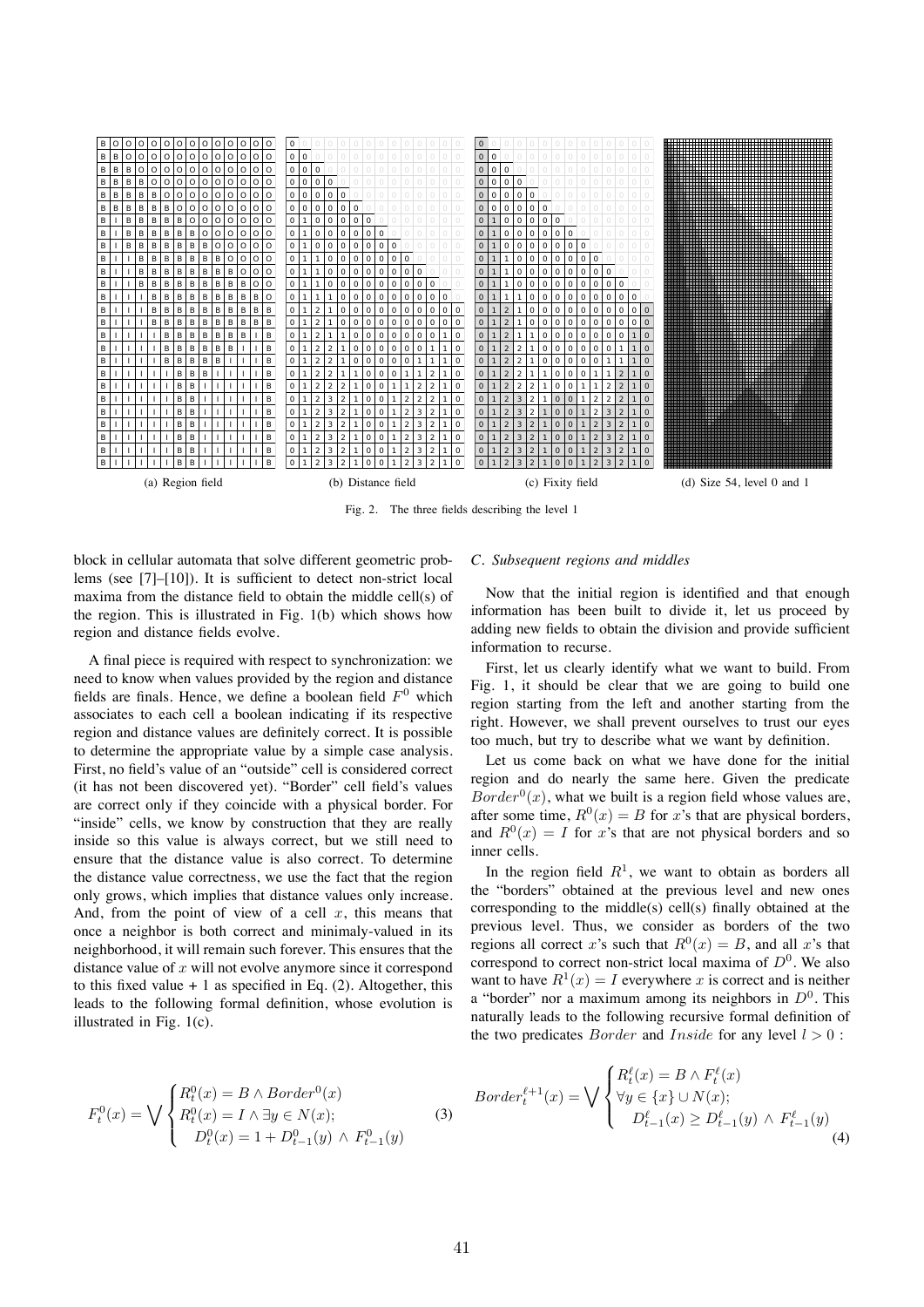

Fig. 3. Stack (level 0 on top) of all field values computed at time 96. Line length is 54.

$$
Inside_t^{\ell+1}(x) = F_t^{\ell}(x) \land R_t^{\ell}(x) \neq B
$$
  

$$
\land \exists y \in N(x); \ D_{t-1}^{\ell}(y) > D_t^{\ell}(x) \quad (5)
$$

Given these two boolean fields, we can apply the same reasoning as before and, obtain nearly the same evolution rule as the initial region. We only need to change the use of  $\neg Border^0(x)$  in Eq. 1 into  $Inside^1_t(x)$  and the use of  $Border<sup>0</sup>(x)$  in Eq. 3 into  $Border<sub>t</sub><sup>1</sup>(x)$ . Thus, we obtain the three additional fields describing the first level of division, and iterating this construction, for any level  $l > 0$  we obtain the following recursive definition:

$$
R_t^{\ell}(x) = \begin{cases} B & \text{if } R_{t-1}^{\ell}(x) = O \wedge \\ \exists y \in N(x); R_{t-1}^{\ell}(y) = B \\ I & \text{if } R_{t-1}^{\ell}(x) = B \wedge Inside_{t}^{\ell}(x) \\ R_{t-1}^{\ell}(x) & \text{otherwise.} \end{cases}
$$
(6)

$$
D_t^{\ell}(x) = \begin{cases} 0 & \text{if } R_t^{\ell}(x) \neq I \\ \min_{y \in N(x)} 1 + D_{t-1}^{\ell}(y) & \text{otherwise.} \end{cases}
$$
(7)  

$$
F_t^{\ell}(x) = \bigvee \begin{cases} R_t^{\ell}(x) = B \wedge Border_t^{\ell}(x) \\ R_t^{\ell}(x) = I \wedge \exists y \in N(x); \end{cases}
$$
(8)

$$
R_t^{\ell}(x) = \bigvee \left\{ R_t^{\ell}(x) = I \wedge \exists y \in N(x); \right. \\
D_t^{\ell}(x) = 1 + D_{t-1}^{\ell}(y) \wedge F_{t-1}^{\ell}(y)
$$

Fig. 2 shows how the three fields evolve at level 1 of the algorithm. In Fig. 2(a) we have one region that grows from the left and starts at the initial time, and another one that grows from the right and starts at time *n*−1 (*n* is the number of cells). The distance field  $D<sup>1</sup>$  evolves inside each region described by *R*1.

One can observe that while in  $D^0$  the non-strict local maxima spanned two cells, then in  $D<sup>1</sup>$  there is two non-strict local maxima that both span only one cell. This depends on whether the region's length is odd or even (Fig. 2(b)).

### *D. Reduction to a finite number of states*

Now we face two problems. The first one is that distance fields are defined over integers and the other one that we obtained an unbounded number of fields. A detailed explanation of the reducability in finite state is out of the scope of this paper, but let us sketch the most important steps.

The first problem can be solved using a special property. If an integer field is Lipschitz-continuous, i.e. the difference of values between two neighbors is bounded, and the information used in the system only depends on this difference, then it can be transformed into a finite-state field (refer to [8] for all the details). An application of this result is that when the difference is at most 1, then only 3 states are required. With definitions given in Eq. 2 and Eq. 7, it's easy to remark that

all the distance fields  $D^{\ell}$  can therefore be represented with only 3 states each.

To solve the second problem we remark that *in some sense* the recursive schema is "tail-recursive". Indeed, tailrecursiveness is about conserving only the information that are required by the subsequent recursive calls. From the point of view of a cell  $x$ , if its field values at given level  $\ell$  are correct, this means that they do not evolve anymore. If furthermore its field values at  $\ell + 1$  are also correct and so are the values of its neighbors, then its values at level  $\ell$  are no more useful and can be discarded. This is observable in Fig. 3 where fields values are represented for all cells at a given time. Values  $(x, \ell)$  in darker gray are correct  $(F_t^{\ell}(x))$  is true), and if the whole neighborhood at the next level is also gray, then  $(x, \ell)$ can be "forgotten". By discarding all these gray values (and a little bit more with a much finer analysis), we obtain for each cell a *lowest useful level* represented by a bold surround in the figure. In fact, these are the only necessary values that need to be stored, along with their associated lowest level number (which can be represented with only three state thanks to the Lipschitz-continuous argument). Altogether, this shows that field values are uniformly bounded, and that only a finite number of fields is required. This imply that we finally describe the behavior of a cellular automaton.

## III. CONCLUSION

Without any modification, the system described in this paper is much more general than one can think. Indeed, in all our description we never use the property that there is only one general on the left. Thus we can naturally expect that it is agnostic to such particularities, and this is exactly the case as one can observe in Fig. 4. We also never assumed that the wake-up of the cells happens one after the other from the general, so that removing the corresponding sub-system, one obtain a solution for arbitrary initial desynchronized configuration.

It seems also possible to compose the same fields in slightly different ways to obtain different kind of solutions or to extend this solution to higher dimensions. We can also expect that a proof of correctness of the solution for all sizes and all initial desynchronized configurations to be much more easier than for classical solutions, each field is simple and almost correct by construction, and so is their composition.

#### **REFERENCES**

[1] Karel Culik. Variations of the firing squad problem and applications. *Information Processing Letters*, 30:153–157, 1989.